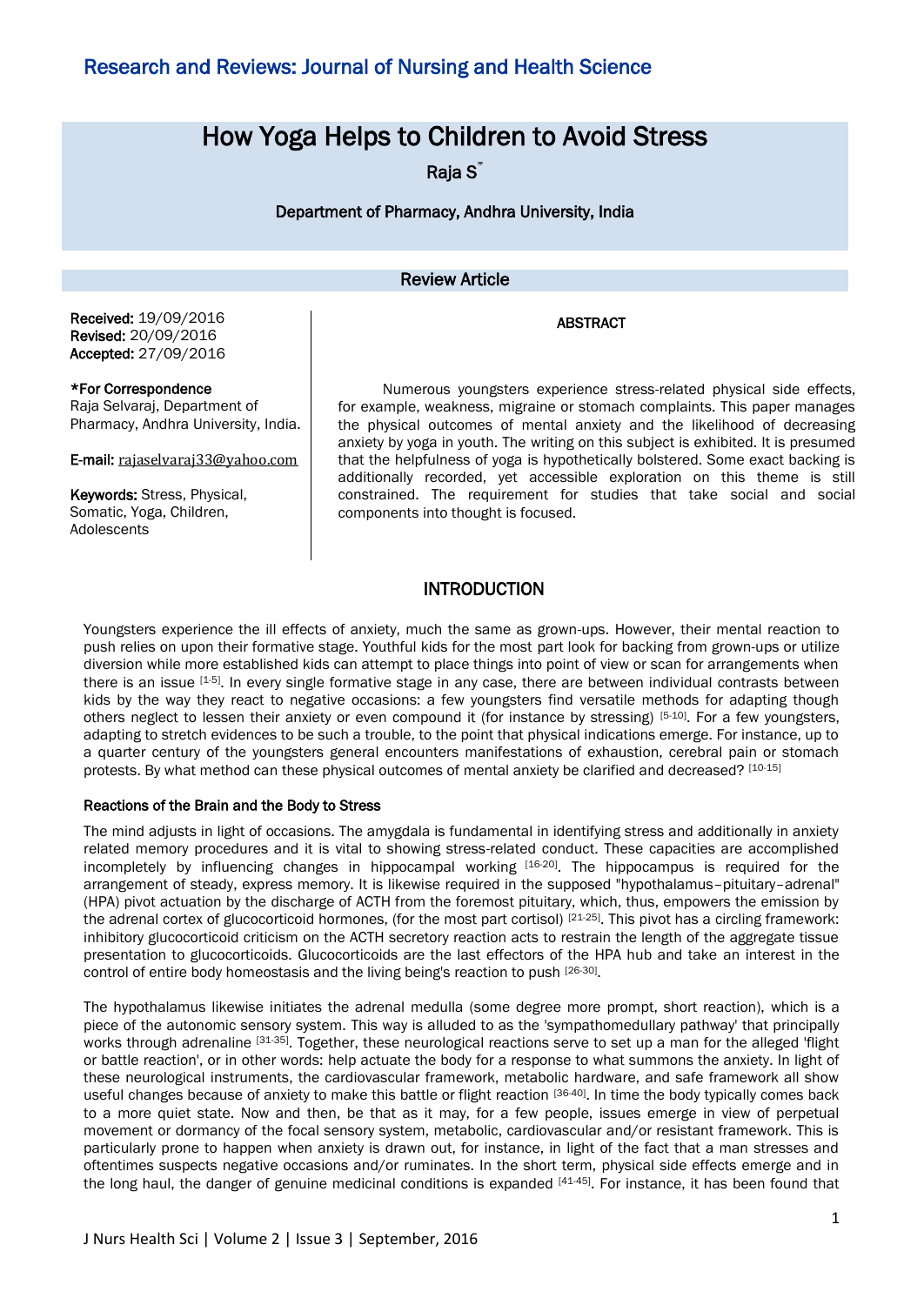individuals with identity sort D (a joint propensity toward negative affectivity and social restraint) are at an expanded danger for cardiovascular occasions [46-50].

Stress and Physical Symptoms in Childhood When we come back to the outcomes of anxiety for kids, they appear of littler effect. Still, in one study, we demonstrated that the qualities of identity sort D in center adolescence are as of now connected with a higher recurrence of physical side effects. Furthermore, stretch can trigger indications in kids with existing, incessant conditions, for example, asthma. This demonstrates there might be antecedents for more genuine medicinal issues sometime down the road and in the short run youngsters may miss school or formatively vital social connections with companions [51-55]. It hence appears to be advantageous to decrease the anxiety that kids experience. Yoga may accomplish this. It is recommended that yoga enhances consideration and enthusiastic control and in addition influences the sensory system, making the parasympathetic nervous system more predominant and balancing out the autonomic nervous framework to improve resistance to the impacts of anxiety [56-60]. Research in grown-ups indicates individuals who hone yoga to be sure turned out to be stronger to stretch and have a decreased risk for different ailments, for example, cardiorespiratory maladies. The exploration on the impacts of yoga for youngsters regarding stress-related physical side effects is constrained in amount and quality. Further, a ton of examination concentrated on yoga-impacts in youth has been completed in India [61-65].

For instance, in backing of the expected equalization towards the parasympathetic sensory system, it was observed that yoga enhanced respiratory limit in young people, diminished heart rate and also respiratory rate in immature young ladies living in group homes and diminished respiratory rate in teenagers with vision debilitation. The consequences of these studies must be imitated in western nations keeping in mind the end goal to decide out the likelihood that the social mentality is imperative [66-70]. Additionally, yoga honed in western nations may veer off from the way it is drilled in India. In any case, the aftereffects of built up exploration are promising. For instance, one Canadian study demonstrated that yoga has gainful impacts for teenagers with bad tempered entrails disorder. In this study, 20 young ladies and 8 young men who got four weeks of video-trained yoga (after one direction session) reported lower levels of utilitarian incapacity, less feeling centered shirking torment adapting systems, and less uneasiness contrasted with a holding up rundown control bunch  $[71-75]$ . Likewise, in a Dutch study among 8 to 18 year-old kids (N=20) with fractious entrails disorder or practical stomach torment, torment force and recurrence were diminished after ten yoga sessions contrasted with benchmark. Also, Dutch grade school (matured 8-13) kids reported diminished levels of anxiety and less substantial dissensions (e.g. cerebral pains, stomach torment, weakness) amid a period in which they got a yoga program that was given rather than vaulting or workmanship for five weeks (n=30) contrasted with a control bunch [76-80]. In a German study among 11-12 year old kids with test uneasiness (n=21 exploratory, n=27 control bunch) youngsters reported less physical grievances manifestations after a preparation with 15 yoga sessions and less push amid the yoga sessions as demonstrated by their subjective reports and electro dermal movement – in spite of the fact that the preparation did not explain their test nervousness. However, in a study among sixth grade understudies in New York, a 15 week yoga program did not give huge contrasts in anxiety reactivity in light of a behavioral stressor errand (n=15) as measured by circulatory strain and heart rate contrasted with a physical training class (n=15). One issue that possibly restricts the measure of suggestion and examination regarding yoga is that it has a philosophical and even otherworldly foundation. Clinical experience discovers that a few people locate this engaging, however others think it is excessively baffling or supernatural. These contemplations lead to vacillation about yoga [81-85].

This likewise may be a motivation behind why analysts outside India once in a while find less or no outcomes. All things considered, for youths yoga can be a disliked action. Surely, in the investigation of Hagins et al., it was noticed that youngsters in the test bunch lamented not being in the control bunch who played different recreations that are ordinarily emphatically esteemed in the States, for example, b-ball. A subjective study in the USA (Western Massachusetts) further demonstrated that particularly for young men, the social standards can weight adolescents to aversion yoga [86-90]. As it were: for a few (sub) societies yoga may have a negative intention. As for practice, the presentation of yoga projects ought to likely be taken into cautious thought. One answer for the potential negative status of yoga concerning examination may be to concentrate more on the components of yoga, for instance, what are the selective impacts of stance, breathing and center of consideration and how essential is the blend of these components for an ideal impact? For each of the components, there is as of now basis of exploratory clarification. For instance: incidentally taking an upright position appears to stop a procedure of perseverative comprehension around evening time [91-95]. This proposes stance influences the intellectual handling of feeling. Without hypothesizing about the nearness or nonappearance of otherworldly clarifications, exploration is fundamental for additional data about these clarifications and the viability of yoga in lessening stress related physical indications in children. Given the above expressed discoveries, it appears to be key that future studies check sex and social impacts [96-99] .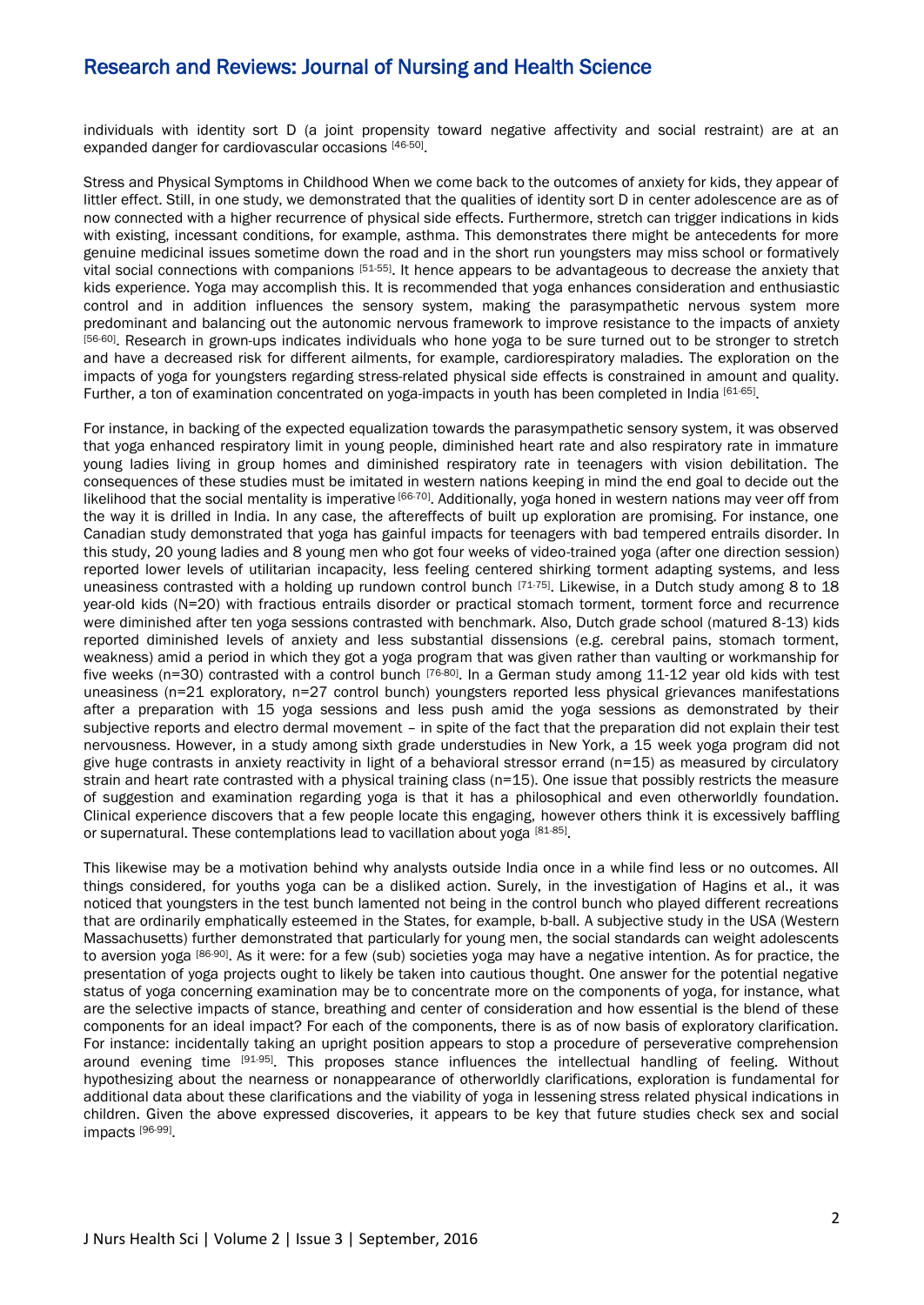### **CONCLUSION**

Taking everything into account, there is a relationship amongst anxiety and physical indications in kids and hypothetically yoga could be a compelling mediation. Despite the fact that the accessible writing predominantly underpins this suspicion, confirmation is still extremely constrained and future examination is important before we can make more unequivocal conclusions.

### **REFERENCES**

- 1. Pastwa-Wojciechowska B and Piotrowski A. Sources, consequences and methods of coping with stress in police officers. J Alcohol Drug Depend. 2016;4:244.
- 2. Chadha P. Essay on distress. Int J Account Res. 2016;S1:005.
- 3. Clark AL, et al. Biventricular stress-induced cardiomyopathy and cardiogenic shock secondary to rheumatoid arthritis flare. J Clin Exp Cardiolog. 2016;7:461.
- 4. Li D, et al. Evidence-based clinical application of yoga for stress management. J Yoga Phys Ther. 2016;6:253.
- 5. Zaidi SN and Collins SM. Orthostatic stress induced changes in heart rate variability, pulse transit time and qrs duration. J Bioengineer & Biomedical Sci. 2016;6:194.
- 6. Kolawole AK. Effect of organic turmeric supplemented-diet in rabbits acutely exposed to ultraviolet radiation: Oxidative stress in the blood. Anat Physiol. 2016;6:229.
- 7. Singh K. Nutrient and stress management. J Nutr Food Sci. 2016;6:528.
- 8. Lee SJ. A different role of metallothionein-3 mt3 in oxidative stress and neurodegeneration of brain. J Neuroinfect Dis. 2016;7:221.
- 9. Brandalise MH, et al. Depressive and anxiety symptoms exert negative impact on resilience to stressful events in patients with refractory temporal lobe epilepsy with late seizure recurrence after surgery. J Psychol Psychother. 2016;6:269.
- 10. Uddin S, et al. Neuroprotective activity of *Asparagus racemosus* linn. against ethanol-induced cognitive impairment and oxidative stress in rats brain: Auspicious for controlling the risk of Alzheimer's disease. J Alzheimers Dis Parkinsonism. 2016;6:245.
- 11. Rao LT. Early maternal separation stress on fear and sleep. J Sleep Disord Ther. 2016;5:e136.
- 12. Arafa YE and Shalabi KA. Developed water stress and crop coefficients of dripped-onion crop under arid conditions of Egypt. Irrigat Drainage Sys Eng. 2016;5:165.
- 13. Naeini EE, et al. The effectiveness of stress management training on hardiness in patients with breast cancer. Abnorm Behav Psychol. 2016;2:115.
- 14. Alwadani F. The role and prevalence of polyol pathway and oxidative stress markers as risk factors for diabetic cataract in adult type-I diabetic and diabetic cataract Saudi patients. J Clin Exp Ophthalmol. 2016;7:558.
- 15. Abdelfattah EA. Biomolecules oxidation and antioxidant enzymes response as a result of injection of oxidative stressor into 5th instar of *Schistocerca gregaria* orthoptera, acrididae. Entomol Ornithol Herpetol. 2016;5:181.
- 16. Kaufman JS, et al. Parenting stress as a mediator of exposure to potentially traumatic events and behavioral health outcomes in children and youth. J Trauma Treat. 2016;5:310.
- 17. Roever L. Level of stress at work and stroke: Can your job killing you?. InternMed. 2016;6:e103.
- 18. Zehri F and Mbarek NB. Banks' performance in ksa during financial distress: A comparative study Islamic and conventional banks. Arabian J Bus Manag Review. 2016;S1:009.
- 19. Mesquita C, et al. Effect of the endoplasmic reticulum stress on diabetes mellitus type 2 in hypothalamic cells. Endocrinol Metab Syndr. 2016;5:243.
- 20. Kawamoto R, et al. Influence of oxidative stress on blood pressure among Japanese communitydwelling persons. Endocrinol Metab Syndr. 2016;5:242.
- 21. Wang Y, et al. The mechanism of MSCS therapy in acute respiratory distress syndrome. J Clin Respir Dis Care. 2016;2:115.
- 22. Yildirim F, et al. Acute respiratory distress syndrome due to sepsis in pregnancy. J Clin Respir Dis Care. 2016;2:114.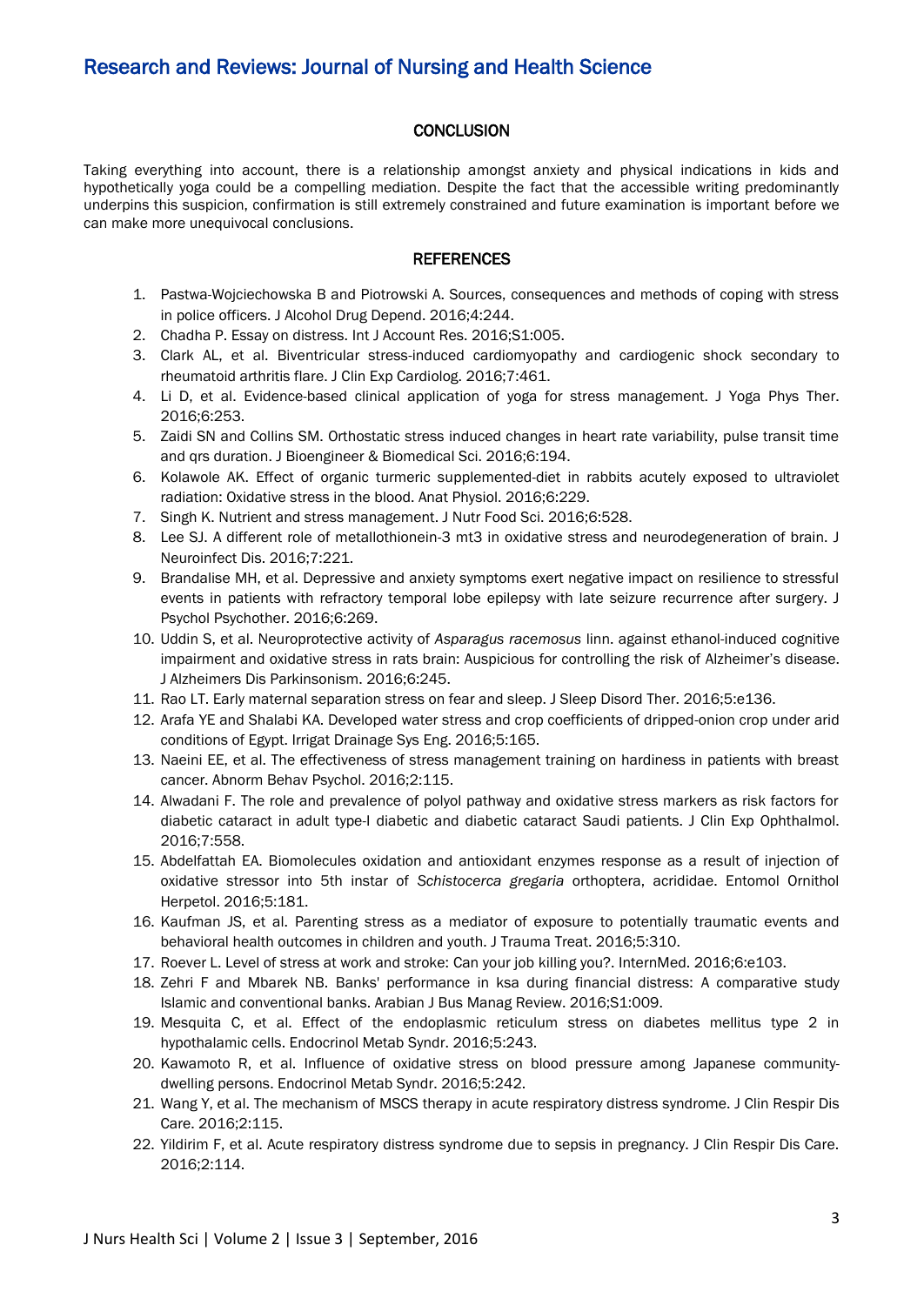- 23. Alosaimi FD, et al. Work-related stress and stress-coping strategies among patients' companions at a tertiary care hospital in Saudi Arabia. J Psychiatry. 2016;19:374.
- 24. Lebeaupin C, et al. Role of er stress in inflammasome activation and non-alcoholic fatty liver disease progression. Single Cell Biol. 2016;5:140.
- 25. Kashmoola B. Level of stress among students studying in higher education institutes Heis in Dubai. Arabian J Bus Manag Review. 2016;S1:003.
- 26. Giacoppo S, et al. Role of wnt/β-catenin signaling in regulating the balance between oxidative stress and apoptosis in peripheral blood mononuclear cells from patients with facioscapulohumeral muscular dystrophy. J Mol Genet Med. 2016;10:213.
- 27. Panneerselvam S, et al. Protective effect of soy isoflavones from glycine max on adipose tissue oxidative stress and inflammatory response in an experimental model of post-menopausal obesity: The molecular mechanisms. Biochem Anal Biochem. 2016;5:266.
- 28. Highland H. Environmental stressors: Is the sperm cell vulnerable or resilient? Andrology Los Angel. 2016;4:164.
- 29. Ray A, et al. Stress, adaptogens and their evaluation: An overview. J Pharma Reports. 2016;1:110.
- 30. Obayashi Y, et al. The validity and reliability of a scale on postnatal post-traumatic stress symptoms related to childbirth among Japanese women: Evaluation of the Japanese-language version of the impact of event scale-revised. J Women's Health Care. 2016;5:316.
- 31. Sakaguchi K, et al. Controlling sheer stress in a suspension culture using couette flow for efficient proliferation of hek 293 cells. Fluid Mech Open Acc. 2016;3:124.
- 32. Sugama S, et al. Effect of chronic stress in the onset of Parkinson's disease: Possible role of microglial cells in neuroinflammation. J Neurol Disord. 2015;S2:001.
- 33. Sagor MAT, et al. Fresh seed supplementation of *Syzygium cumini* attenuated oxidative stress, inflammation, fibrosis, iron overload, hepatic dysfunction and renal injury in acetaminophen induced rats. J Drug Metab Toxicol. 2016;7:208.
- 34. Samanta P, et al. Effects of almix® herbicide on oxidative stress parameters in three freshwater teleostean fishes in natural condition. Biochem Pharmacol Los Angel. 2016;5:209.
- 35. Kuo CS, et al. Genetic polymorphisms of one-carbon enzymes interactively modifies metabolic folate stress and risks of hepatocellular carcinoma development. J Nutr Food Sci. 2016;6:518.
- 36. Vesa N, et al. Two-week web-based mindfulness training reduces stress, anxiety, and depressive symptoms in individuals with self-reported stress: A randomized control trial. Int J Neurorehabilitation. 2016;3:209.
- 37. Hassan MS, et al. Effect of citric acid on cadmium ion uptake and stress response of hydroponically grown jute mallow *Corchorus olitorius*. J Environ Anal Toxicol. 2016;6:375.
- 38. Elklit A, et al. attachment and post-traumatic stress disorder in multiple trauma samples. J Psychiatry. 201619: 370.
- 39. Madebo WE, et al. Assessment of perceived stress level and associated factors among health science students at Debre Birehane University, north Shoa zone of Amhara region, Ethiopia. Health Care: Current Reviews. 2016;4:166.
- 40. Pflugeisen BM, et al. Impact of single-breath mindfulness technique on physician burnout and stress. J Community Med Health. 2016;6:430.
- 41. Fathy S and El Messiry M. Study of the effect of cyclic stress on the mechanical properties of braided anterior cruciate ligament acl. J Textile Sci Eng. 2016;6:252.
- 42. Smerin SE, et al. Neurophysiology of aggression in post-traumatic stress disorder. J Psychiatry. 2016; 19:364.
- 43. Zhao Y, et al. Identification of nahco3 stress responsive proteins in *Dunaliella salina* htbs using itraqbased analysis. J Proteomics Bioinform. 2016;9:137-143.
- 44. Lebens ML and Lauth GW. Risk and resilience factors of post-traumatic stress disorder: A review of current research. Clin Exp Psychol. 2016;2:120.
- 45. Banerjee S, et al. Drug metabolism and oxidative stress: cellular mechanism and new therapeutic insights. Biochem Anal Biochem. 2016;5:255.
- 46. Ghosh B, et al. Response of rice under salinity stress: A review update. J Res Rice. 2016;4:167.
- 47. Gonidakis F. Are eating disorders a type of anxiety disorder? J Depress Anxiety. 2016;5:232.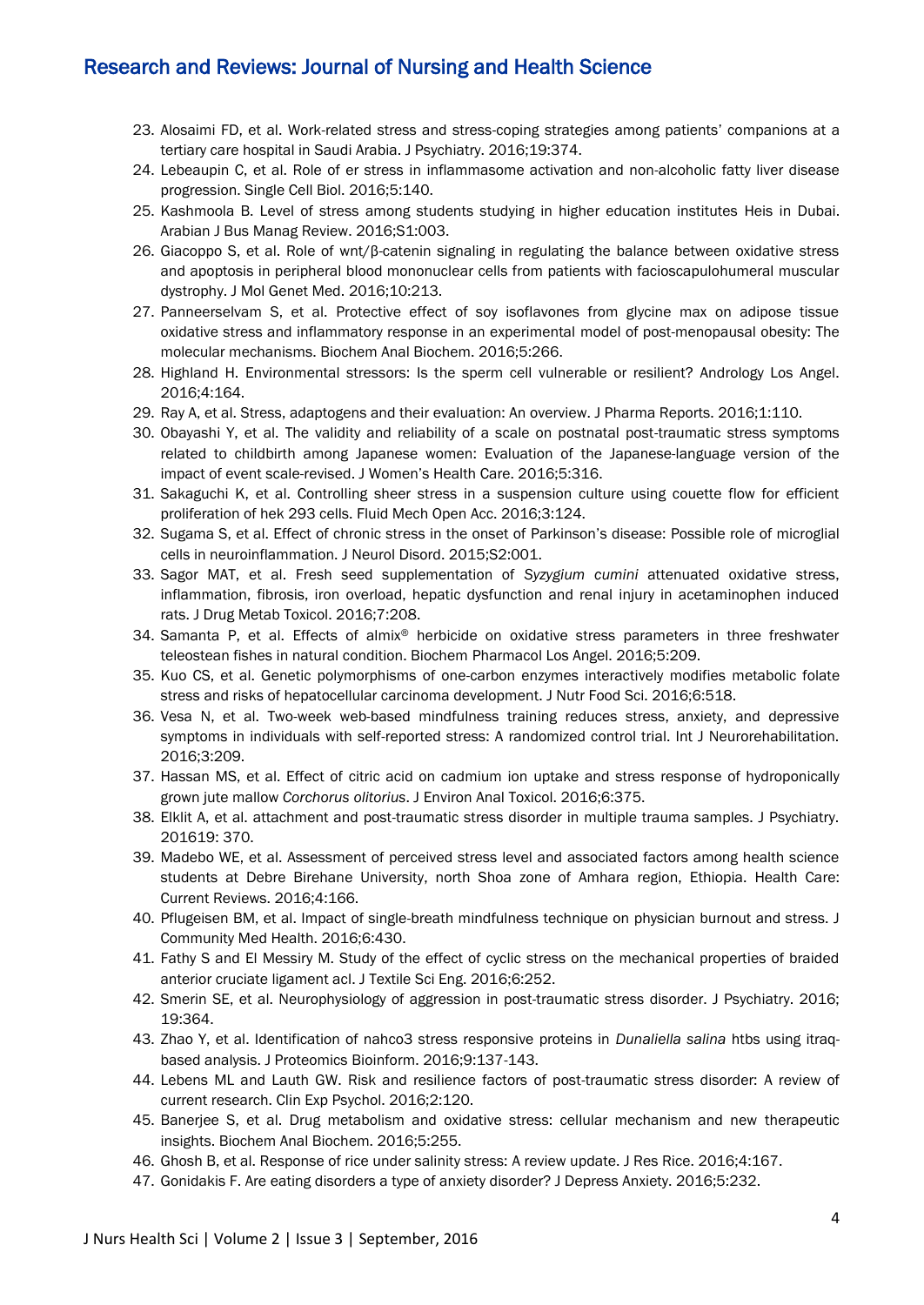- 48. Gayathri D. Short note on mental health: Anxiety and probiotics. Matern Pediatr Nutr. 2016;2:114.
- 49. Eddine AS. The relationship between anxiety and achievement among Moulay Ismail University students, Meknes. Clin Exp Psychol. 2016;2:126.
- 50. Post RM. Recognizing depression, anxiety, and externalizing behaviors in children of a parent with mood disorders: Weekly symptom monitoring in the child network. J Depress Anxiety. 2016;S2:014.
- 51. Vesa N, et al. Two-week web-based mindfulness training reduces stress, anxiety and depressive symptoms in individuals with self-reported stress: A randomized control trial. Int J Neurorehabilitation. 2016;3:209.
- 52. Jasani S, et al. Impact of a structured yoga program on anxiety in infertility patients: A feasibility study. JFIV Reprod Med Genet. 2016;4:183.
- 53. Abebe G, et al. Prevalence and factors associated with anxiety among patients with common skin disease on follow up at alert referral hospital, Addis Ababa, Ethiopia. J Psychiatry. 2016;19:367.
- 54. Iqbal MZ and Awan SN. Case study of genophobia and anxiety. J Depress Anxiety. 2016;S2:013.
- 55. Al Hariri A. Vitamin d deficiency and insufficiency and their role in growing levels of depression and anxiety in Saudi Arabia. J Psychiatry. 2016;19:360.
- 56. Nathan JE. The evolution and changing patterns of behavioral management of challenging childhood dental anxiety: A crossroad. Dentistry. 2016;6:e117.
- 57. Lorenc Z, et al. Quality of life and level of anxiety in patients after gallbladder surgery. Journal of Surgery [Jurnalul de chirurgie]. 2016;12:13-18.
- 58. Kim R. Observing the effects of mindfulness-based meditation on anxiety and depression in chronic pain patients. Abnorm Behav Psychol. 2016;2:111.
- 59. Odiete E, et al. Assessment of anxiety levels of infertile women and couples presenting for *in vitro* fertilization procedure in Africa. Gynecol Obstet Sunnyvale. 2016;6:393.
- 60. Aberha M, et al. Prevalence and factors associated with anxiety among patients with hypertension on follow up at Menelik- ii Referral Hospital, Addis Ababa Ethiopia. J Psychiatry. 2016;19:378.
- 61. Brandalise MH, et al. Depressive and anxiety symptoms exert negative impact on resilience to stressful events in patients with refractory temporal lobe epilepsy with late seizure recurrence after surgery. J Psychol Psychother. 2016;6:269.
- 62. Dias FV, et al. Causal factors of anxiety symptoms in children. Clin Exp Psychol. 2016;2:131.
- 63. Brown TM, et al. Symptoms of anxiety and irritability in patients with major depressive disorder. J Depress Anxiety. 2016;5:237.
- 64. Biran MW. Sexuality conflicts depression and anxiety in female patients: The neglected path. J Depress Anxiety. 2016;5:224.
- 65. Surendran I and Chakrabarti S. Comorbid bipolar, obsessive-compulsive and other anxiety disorders: A patient-report highlighting diagnostic and treatment issues. Bipolar Disord. 2016;2:107.
- 66. Frates EP, et al. It's fun: A practical algorithm for counseling on the exercise prescriptions: A method to mitigate the symptoms of depression, anxiety and stress-related illness. Clin Exp Psychol. 2016;2:116.
- 67. Cosio D and Swaroop S. The use of mind-body medicine in chronic pain management: Differential trends and session-by-session changes in anxiety. Pain Manage Med. 2016;2:114.
- 68. Trevizol AP, et al. Transcranial magnetic stimulation for anxiety symptoms: An updated systematic review and meta-analysis. Abnorm Behav Psychol. 2016;2:108.
- 69. Khan S and Khan RA. Healthy diet a tool to reduce anxiety and depression. J Depress Anxiety. 2016;5:220.
- 70. Mousavi SE, et al. The relationships between perceived parental rearing style and anxiety symptoms in Malaysian adolescents: The mediating role of early maladaptive schemas. J Depress Anxiety. 2016;S2:009.
- 71. Mohsin MN, et al. Anxiety, alexithymia and interpersonal communication styles among Pakistani university teachers. J Depress Anxiety. 2016;S2:008.
- 72. Atkinson AG, et al. Employment may protect fathers in the setting of maternal teenage pregnancy from anxiety and depression: Findings from the Australian father's study. Reprod Syst Sex Disord. 2016;5:161.
- 73. Rivers Z, et al. Kava as a pharmacotherapy of anxiety disorders: Promises and concerns. Med chem. 2016;6:081-087